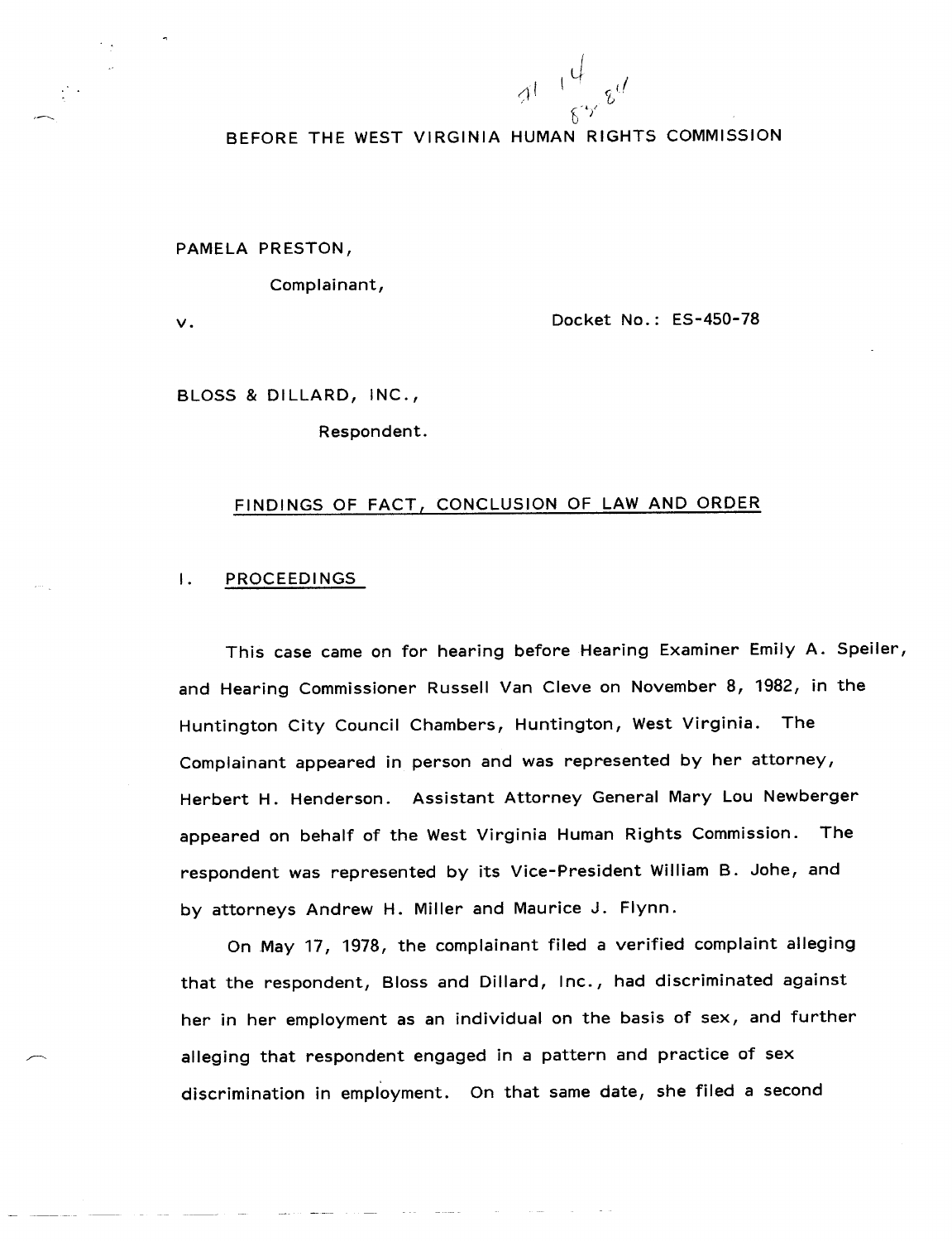complaint with the Commission, charging the respondent with reprisal under the West Virginia Human Rights Act for discharging her on April 25, 1978, from employment because of her assertion of her rights under the Human Rights Act.

The Human Rights Commission issued a letter of determination finding probable cause to believe that the Human Rights Act had been violated with regard to the general charge of discriminatory practices, both as to the complainant individually and in a pattern and practice against women generally. However, the Commission found that there was not porbable cause to believe that the complainant's discharge was the result of illegal reprisal.

On September 24, 2982, pursuant to §7.10 of the Administrative Regulations of the Human Rights Commission, a prehearing order was entered by Hearing Examiner Emily A. Spieler.

On November 3, 1982, the complainant and the Human Rights Commission moved to amend the initial complaint to include the subsequent discharge.

A prehearing conference was held on November 4, 1982, pursuant to §7.10 of the Administrative Regulations, at which the parties were all duly represented. The matters determined at the prehearing conference were summarized by the Hearing Examiner in a prehearing order which was read into the record at public hearing. Tr.6-22.

The complainant's motion to amend the complaint was denied as untimely and without good cause. The Hearing Examiner noted, and the Commission concurs, however, inter alia, that the initial complaint, as drafted and without amendment, would encompass any charge of continuing discrimination in employment, including discharge, if such discharge was the result of discrimination in terms and conditions of employment.

 $\overline{c}$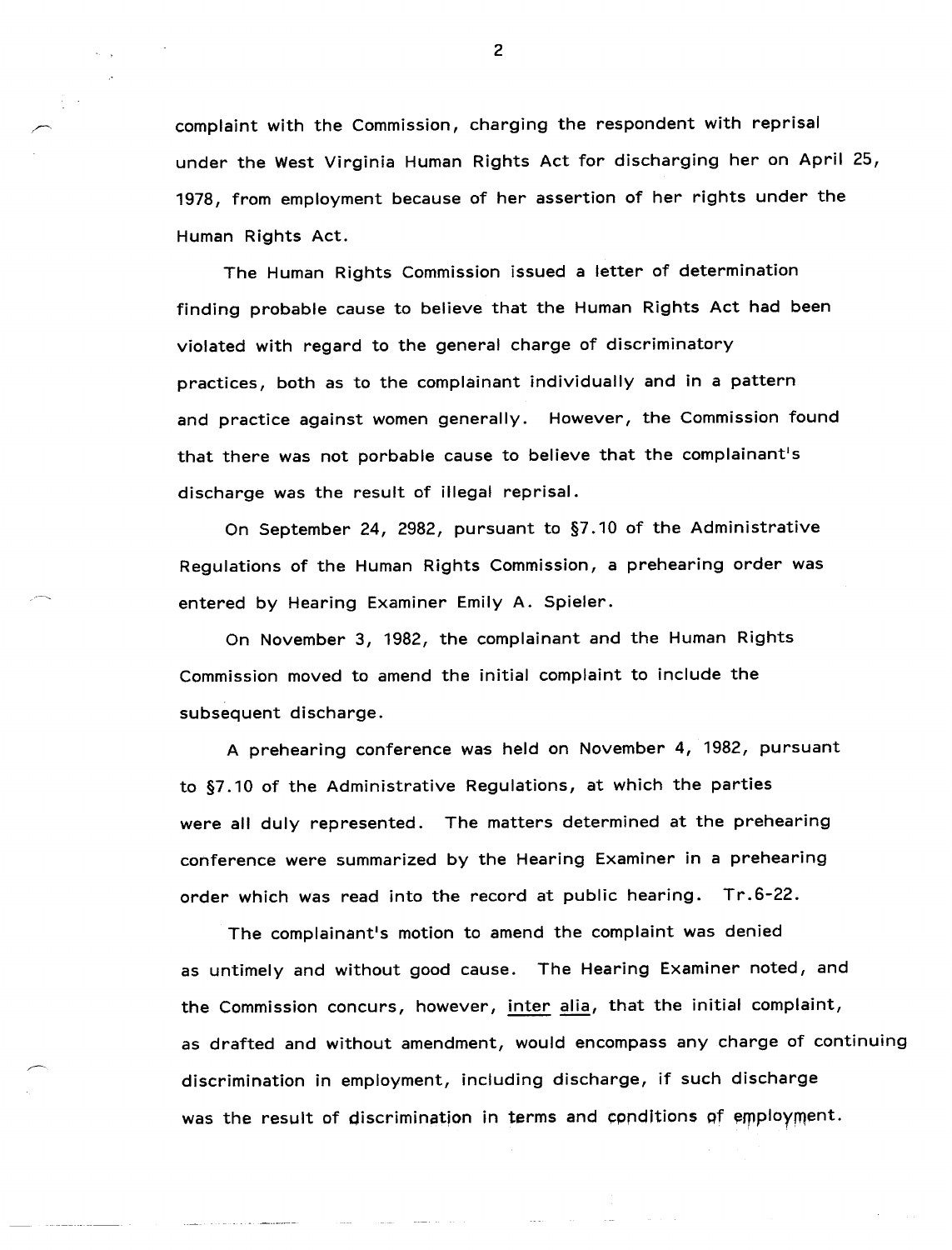The Commission concludes as reverberated by the Hearing Examiner that any claim that the discharge reflected illegal reprisal activities on the part of the respondent was barred by the prior final adjudication of the complainant's reprisal complaint. Tr. 19-21.

On the day of the public hearing, the parties advised the Hearing Panel that the allegation that the respondent had engaged in a pattern and practice of sex discrimination was being settled to the satisfaction of all parties. The public hearing therefore proceeded on the charge of individual discrimination against the complainant. As noted in the prehearing order, background evidence regarding the respondent's treatiment of women generally was admitted into the record, over respondent's objection.

The complainant and respondent had full opportunity at public hearing to call witnesses and present evidence relevant to this complaint. Neither party alleged any need for additional time to present evidence, not did either party claim surprise in the presentation of evidence which might have necessitated a continuance. The complainant called as her witnesses the following: Elaine Combs, Glenn Seabloom, Pat Smith, and the complainant herself. The respondent called as its witnesses: Anna L. Wellman, Earle Dillard, and William B. Johe.

Subsequent to the public hearing, and after the post-hearing memoranda had been filed, respondent moved to reopen the hearing to introduce further evidence in order to clarify certain parts of the record. There was no allegation that new evidence had been discovered, nor that the respondent had not had full opportunity to address the issues at the public hearing. Said motion was considered by Jeffrey

 $3<sup>1</sup>$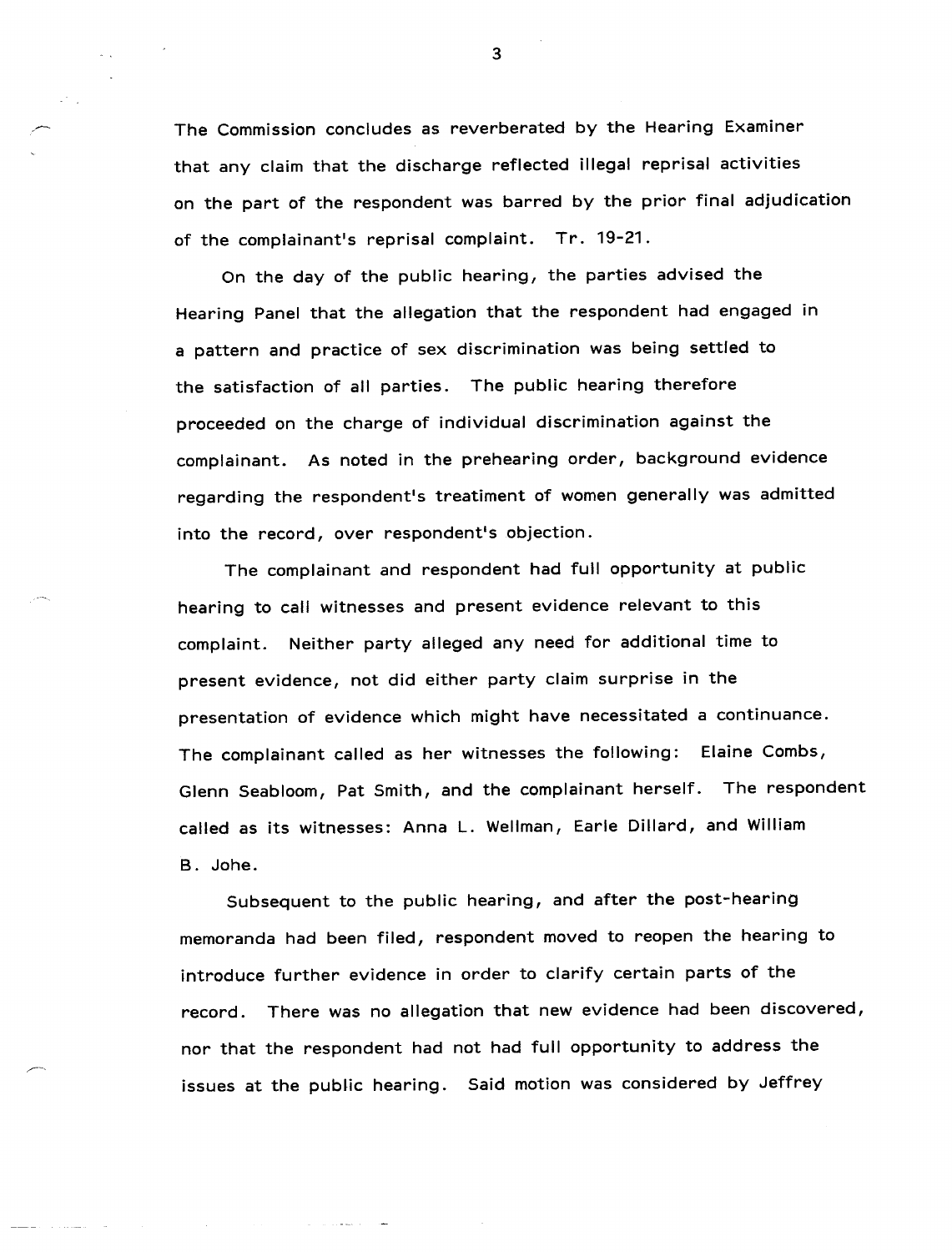McGeary, Chairman of the Human Rights Commission, and denied on April 6, 1983. The parties all agreed to a waiver of the time limits governing the filing of the Recommended Decision of the Hearing Examiner.

The West Virginia Human Rights Commission upon due consideration of the entire record, testimony and evidence in the matter, the arguments of counsel, the recommendations of the Hearing Examiner and exceptions thereto, and upon review and consideration of Complainant's affidavit on attorney fees and costs, (Attachment A), and Respondent's objections thereto, (Attachment B), both documents considered by the Commission after deliberation on the issue of the liability of the Respondent herein, adopts in part the Hearing Examiner's recommended decision and makes the following Findings of Fact, Conclusion of Law and Order.

## II. ISSUES

The issues to be resolved in this matter are as follows:

1. Did the respondent discriminate illegally on the basis of sex against the complainant in the terms and conditions of her employment while she was still employed?

2. Did the respondent terminate complainant because of her sex?

3. If the respondent did so discriminate, what is the appropriate remedy due the complainant?

 $\bar{z}_1,\bar{z}_2,\cdots,\bar{z}_n$  and the contract  $\bar{z}_1$ 

4. If the respondent did so discriminate, what is the appropriate remedy due the complainant?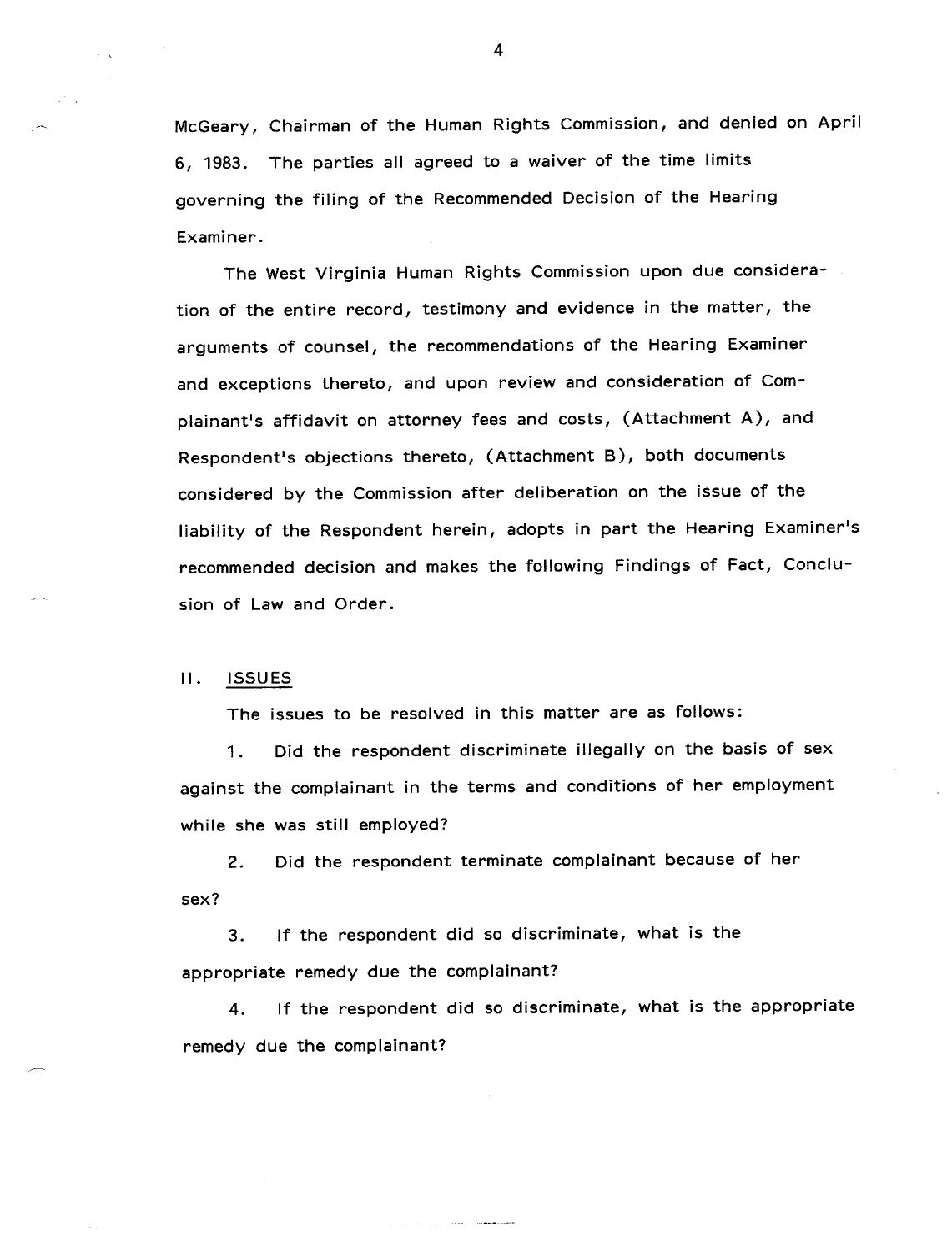The question of whether the respondent engaged in a pattern and practice of discrimination against women is not now before us, having been settled to the satisfaction of all parties.

## III. FINDINGS OF FACT

 $\mathcal{L}(\mathcal{A})$  and  $\mathcal{L}(\mathcal{A})$  and  $\mathcal{L}(\mathcal{A})$ 

1. Respondent Bloss & Dillard, Inc., a closely-held corporation, is a wholesale underwriter and brokerage insurance business. The corporation has three stockholders: Earle Dillard, President and Treasurer of the corporation; William Johe, Vice-President and Secretary; and Frank Blow, Vice-President. All three officers are employed full-time by the company. Although they perform some underwriting functions, they primarily act in supervisory and managerial capacities, and are not considered "employees" for the purposes of this Decision.

2. All employees of the respondent who are responsible for handling lines of insurance are called underwriters. An underwriter acts as a "middleman" between insurance agents, who deal directly with consumers, and insurance companies, who actually assume the risks stated on the policies. Insurance agents in the field contact the underwriters to ascertain rates and insurability of particular risks for particular insurance companies. An underwriter is responsible for evaluating risks based upon information supplied, generally by the insurance agent; determining insurability; pricing the premium rate; and marketing and placing the risk with an insurer, or insurance company. The respondent operates on two bases as an underwriting firm: as a contract underwriter, whereby the firm has the authority, within guidelines established by the insurer, to accept risks or bind them on behalf of the insurer; and a general underwriter without this authority.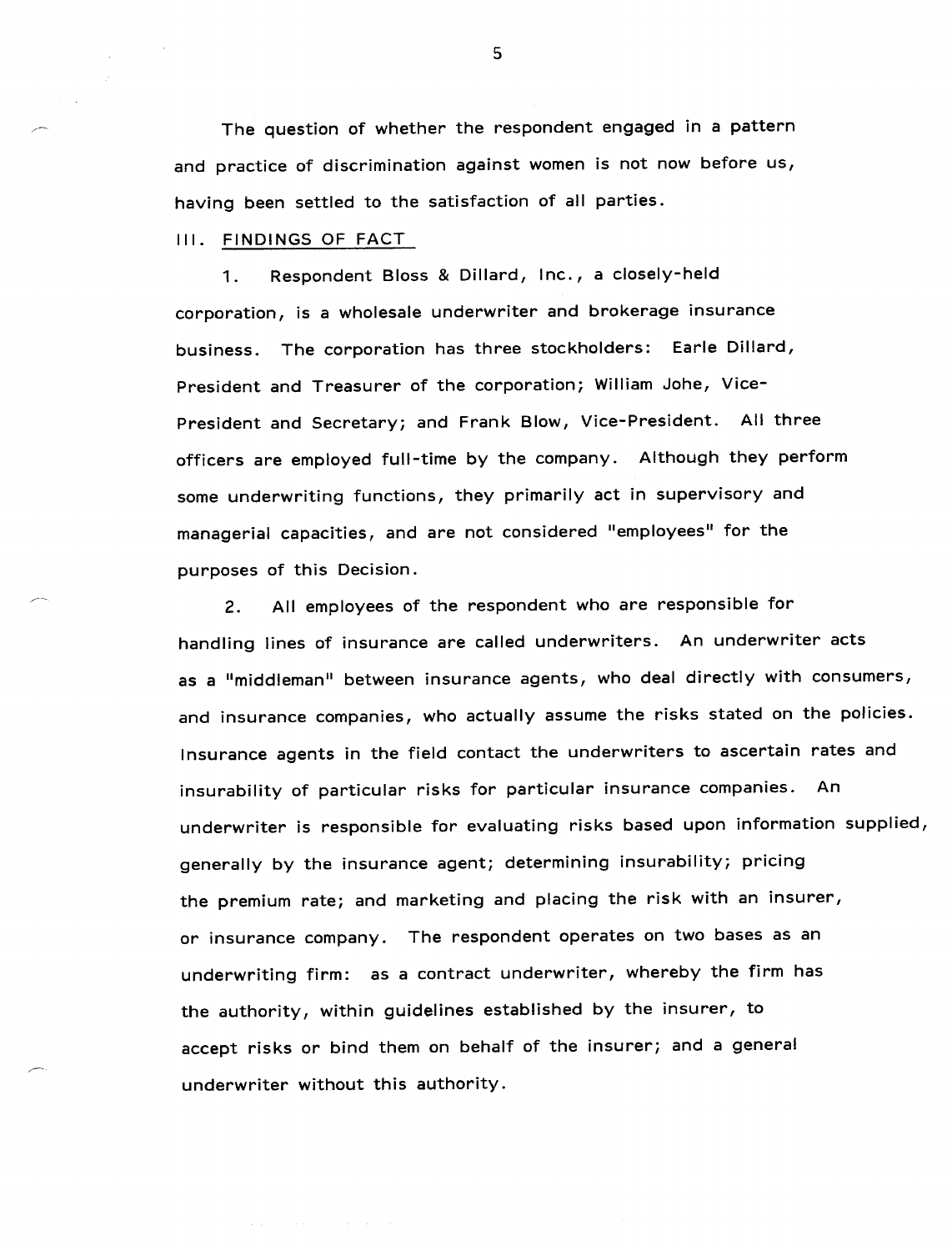3. Bloss & Dillard has six departments: property, casualty, transportation, accounting, agents and claims, and personal lines. Underwriters were assigned to work in four of these departments: property, casualty, transportation, and personal lines. Employees' assignments to lines of insurance were made by Earl Dillard.

4. Complainant Pamela Preston, a woman, was hired by respondent on March 23, 1976, and terminated on April 11, 1978.

5. Prior to being hired by the respondent, the complainant had graduated from high school and worked in jobs of a clerical or secretarial nature. She applied for a job with the respondent as file clerk or any position available. She was hired to be an underwriter.

6. The complainant was trained for two weeks by the former underwriter to act as underwriter in personal lines, handling motorcycles, mobile homes, campers, travel trailers, and motor homes.

7. The complainant was called an underwriter by the respondent's managers at all times during her employment. This was the same title use for all employees responsible for collecting information and determining premium rates and insurability of risks, irrespective of the complexity of the risks for which they were responsible.

8. Elaine Combs, a female high school graduate, worked for respondent for twelve years, from 1964 to 1976. She came to the respondent with work experience with Inland Mutual Insurance Company. While employed by the respondent she performed the job of underwriter for seven years (1968-1974), and thereafter was promoted to assistant vice-president, a position she held for approximately two years.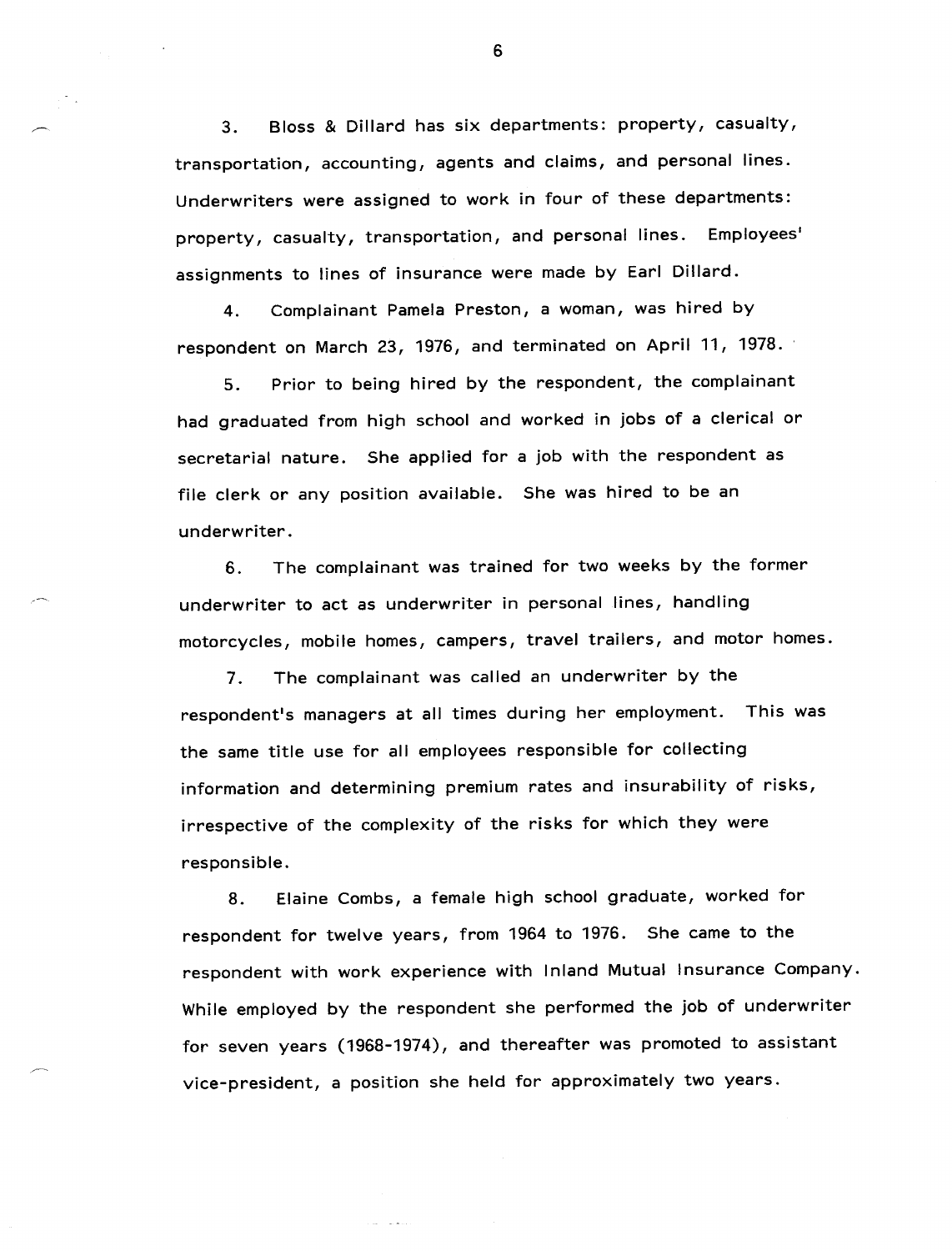While acting as assistant vice-president, she helped to train Glenn Seabloom, a man, who was hired as an underwriter in 1975.

At the time Combs left respondent's employ, Seabloom 9. was the only male underwriter employed. All other males were officers and managers of the company. At the time of Combs' departure, Seabloom was paid more than Combs.

During 1976, respondent employed one male underwriter  $10.$ (Seabloom) and at least six female underwriters (Scarberry, Partlow, Preston, Gunn, Hedrick, and Smith).

11. During 1977 and 1978, respondent employed three male underwriters (Seabloom, Hilton, and Black), and at least five female underwriters (Scarberry, Preston, Gunn, Hedrick and Smith).

12. During the year 1977, 19 employees punched the time clock. These included two men and 17 women. The two men were Kenneth Maynard, the messenger for the company, and Dan Dillard, a trainee.<sup>1</sup> No male underwriters or department heads punched the time cloc during this, or any other years. Bonnie Gunn, Sharon Hedrick, Ann Scarberry, Pat Smith, and the complainant, constituting all of the female underwriters or department heads, were required to punch the time clock.

13. In 1978, 20 employees punched the time clock: two men and 18 women. Again, no male underwriters or department heads punched the clock. Again, all female underwriters, including the complainant, and all female department heads, were required to punch the time clock.

14. Male employees often took lunch hours longer than one hour. Female employees, including the complainant, were expected

 $1$ ·With regard to Dan Dillard's status, see paragraph 37.

ووالساعد والمصطراب القراني والا

 $\overline{7}$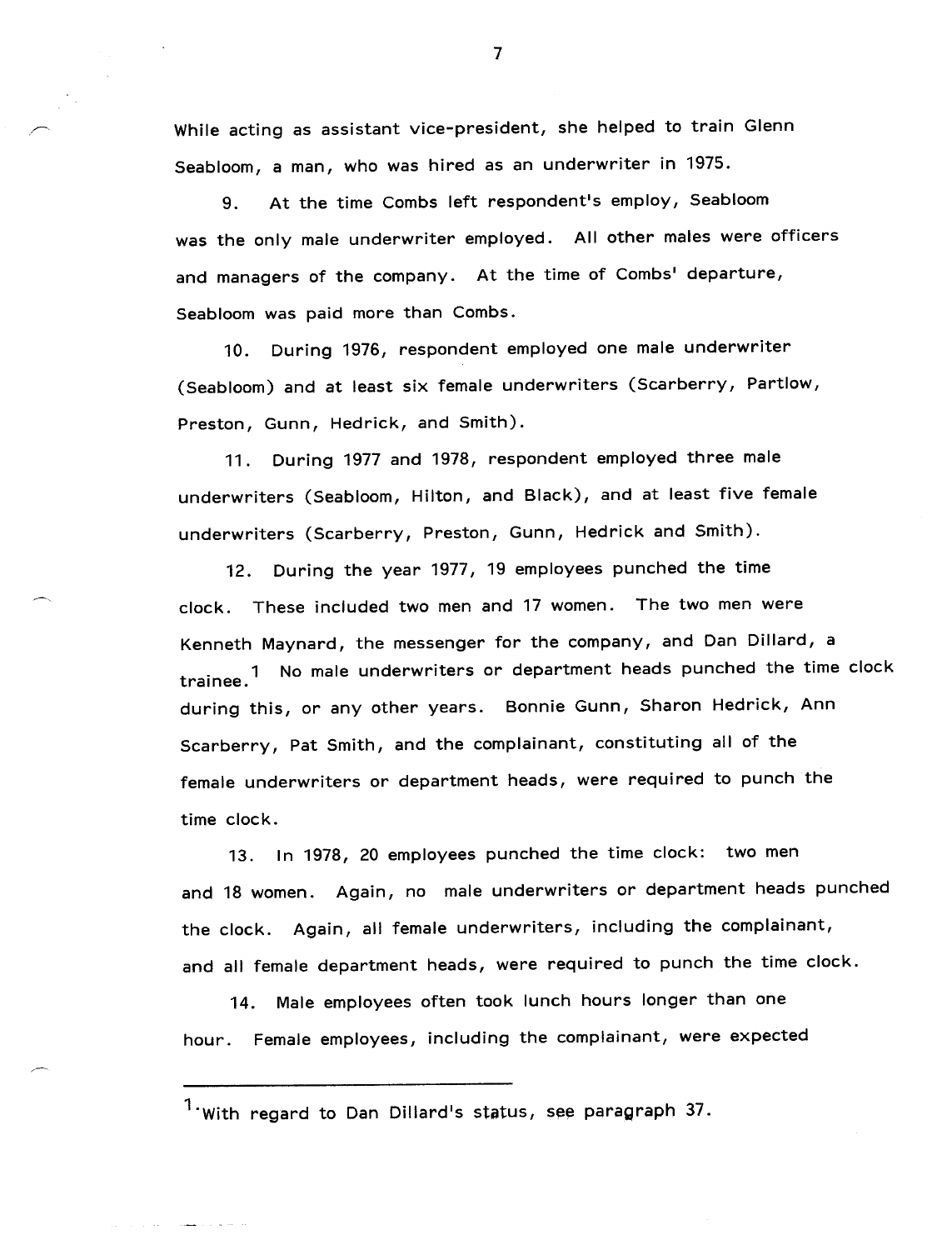to punch the time clock upon departing and returning from lunch, and could not take in excess of one hour.

15. All underwriters worked overtime, and took work home with them. Female underwriters were paid overtime and punched the time clock; males did not punch the clock and were not paid overtime.

16. Personal leave time was made available to male employees, to look for apartments, take family members to the doctor, and so on. Female employees including the complainant were discouraged from taking time off unless they were sick.

17. Generally, a file clerk sorted the mail. At no time was a male employee asked to sort the mail when the file clerk was unavailable. The complainant was asked to sort the mail on a daily basis for a period of six to eight weeks prior to her termination. A high volume of mail was received daily. The complainant estimated that the sorting of the mail took approximately two to three hours per day. This estimate was contested by respondent. Nevertheless, there is no question that the sorting of the mail was a necessary and time-consuming task which was assigned to the complainant in addition to her other job functions.

18. Training, both on-the-job and elsewhere, was made available on a more regular basis to male employees than female employees. In at least one instance, the complainant was initially told that she would be given training, but a man was sent in her place.

19. A department head was the employee responsible for one of the departments listed in paragraph 3, above. A department head was not necessarily responsible for supervising other employees, as some departments had only one person, the department head, assigned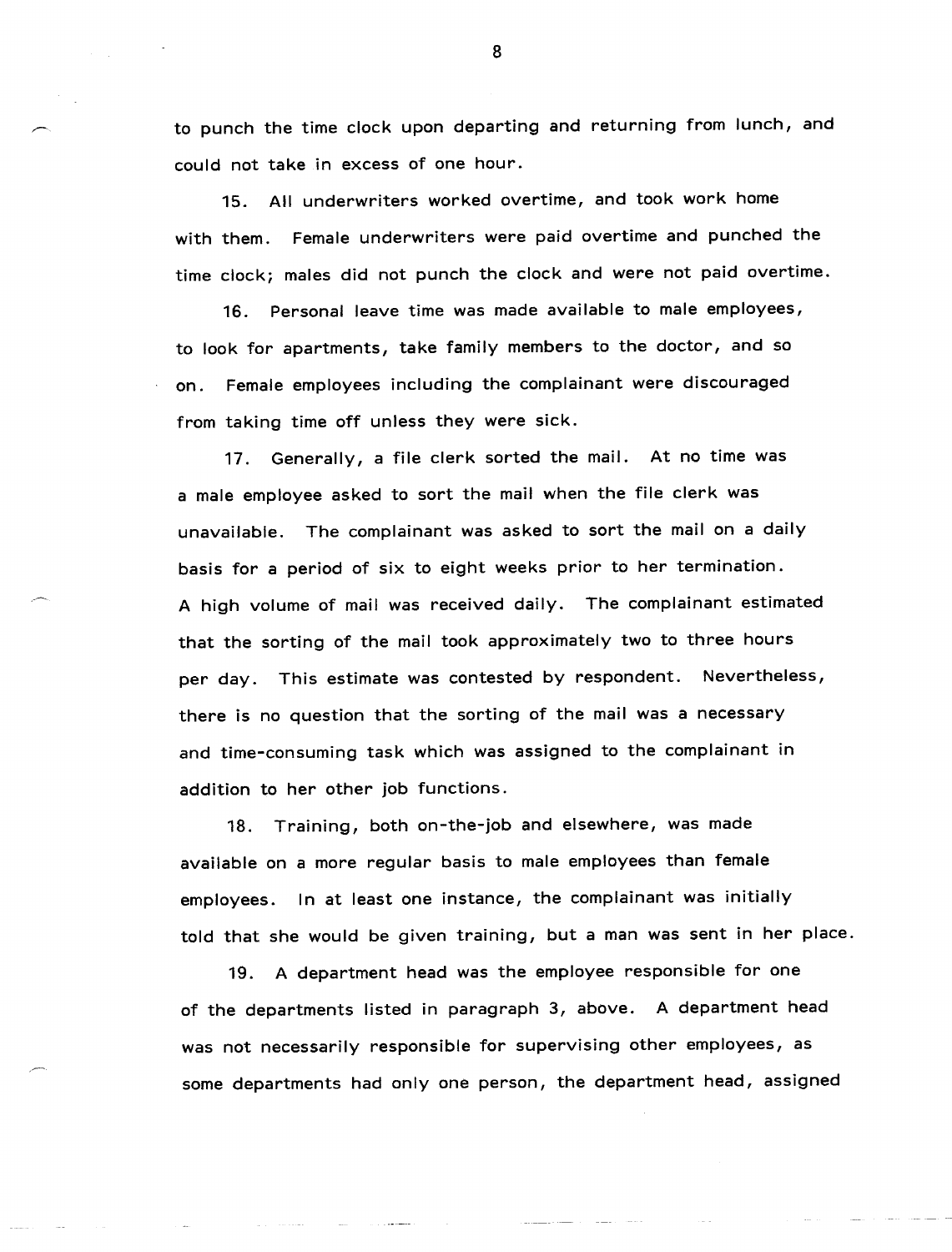There were no female department heads until 1978. to them.

During the period of complainant's employment, Seabloom  $20.$ was promoted to head of casualty. Black was hired to be head of transportation, and Hilton was hired to be head of property.

No woman was ever hired to act as a department head.  $21.$ 

Despite the availability of women experienced in  $22.$ handling specific lines of insurance, the respondent hired men to fill the jobs of department head, or chose not to fill the position at all.  $^2$ 

23. Wages paid to male underwriters or department heads were substantially higher than wages paid to females with equivalent rank. Seabloom was paid more at the time he was hired to act as underwriter than Combs, Assistant Vice President, was paid, as well as more than any female underwriter or department head was ever paid subsequently.

24. In 1978, Glenn Seabloom (casualty), Fred Black (transportation), Dick Hilton (property), Pat Smith (agents and claims) and Sharon Hedrick (personal lines) were the department heads. In these positions, Smith and Hedrick (both female) continued to punch the time clock, and otherwise be viewed as non-supervisory or non-professional employees; Seabloom, Black, and Hilton (all

<sup>&</sup>lt;sup>2</sup> For example, Ann Scarberry was passed over for promotion when her male supervisor retired. Hilton was hired as her department head. Similarly, Bonnie Gunn was not promoted. Rather, respondent chose to hire Black. In complainant's department, Sharon Hedrick and she handled the insurance. Johe supervised the department himself; Hedrick was not promoted to department head until after Preston was terminated. The record does not indicate whether this promotion followed or preceded the filing of the complaint in this matter.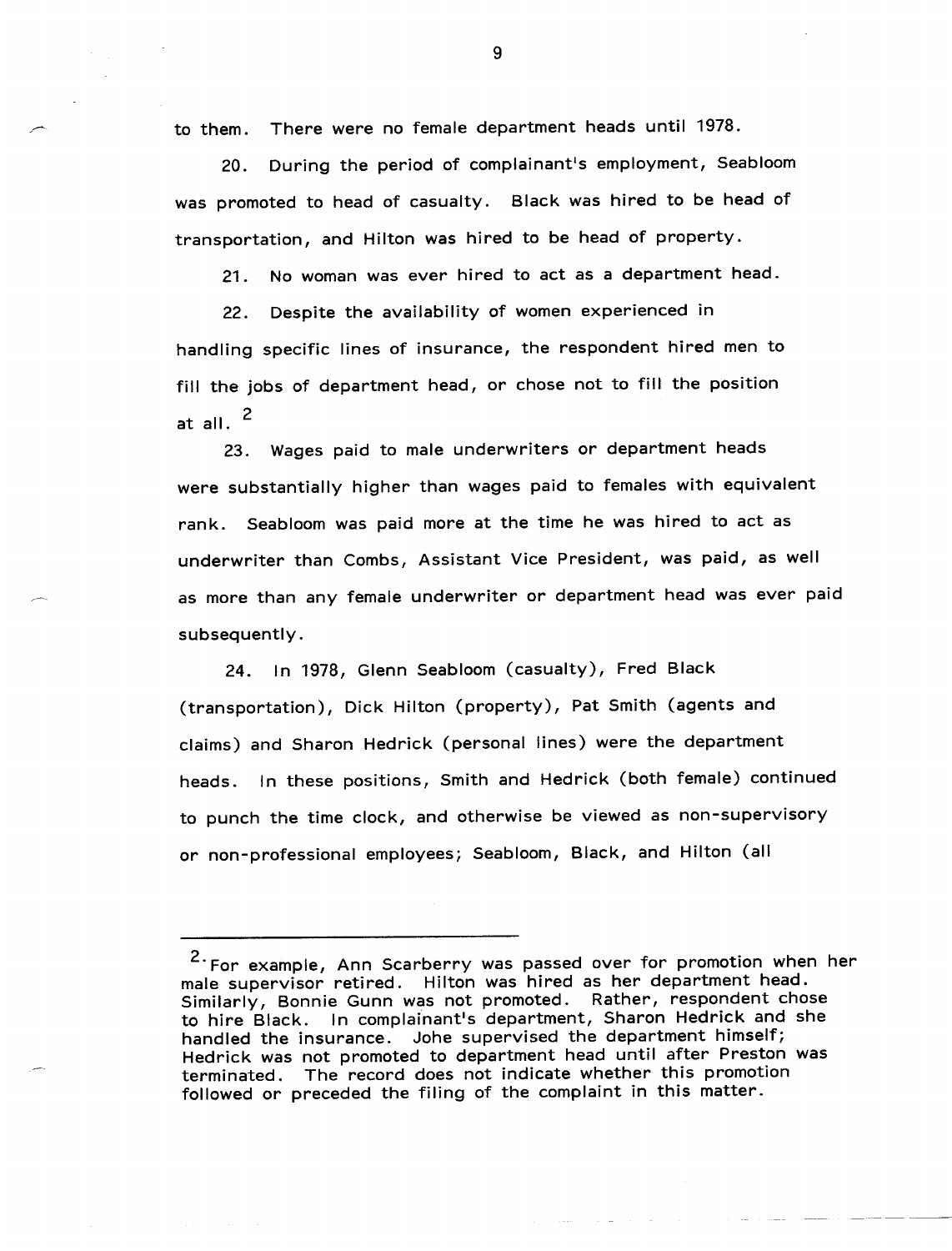males) did not punch the time clock. <sup>3</sup> Seabloom, Black, and Hilton were all paid substantially more than either Hedrick or Smith.

25. At the beginning of 1978, male underwriters and department heads were paid an average of \$1,278 per month. Female underwriters and department heads were paid an average of \$650 per month. On average, females were paid 50.9% of what males were paid. The highest paid female was paid \$650 per month; the lowest paid male was paid \$1,100 per month.

Seabloom was provided paid parking by respondent at a 26. time when he was an underwriter and not the most senior employee without paid parking; those more senior to him without parking were all female. No female underwriter was ever given a parking place.

27. The males hired by respondent were better educated and had more prior experience in the insurance industry than the complainant. They were hired or recruited because respondent's officers found them intelligent and/or knowledgeable. No woman was similarly recruited. Irrespective of experience, no women were found by respondent to have similar intelligence or knowledge. See paragraph 22 and not 2, supra.

28. Glenn Seabloom, hired in 1975 as an underwriter, had a liberal arts college degree not specifically relevant to performance in his job with the respondent. Prior to his employment by respondent, he worked for one and one-half years in the home office of Kemper

Until flex time was instituted in 1979. Thereafter, all employees punched the clock.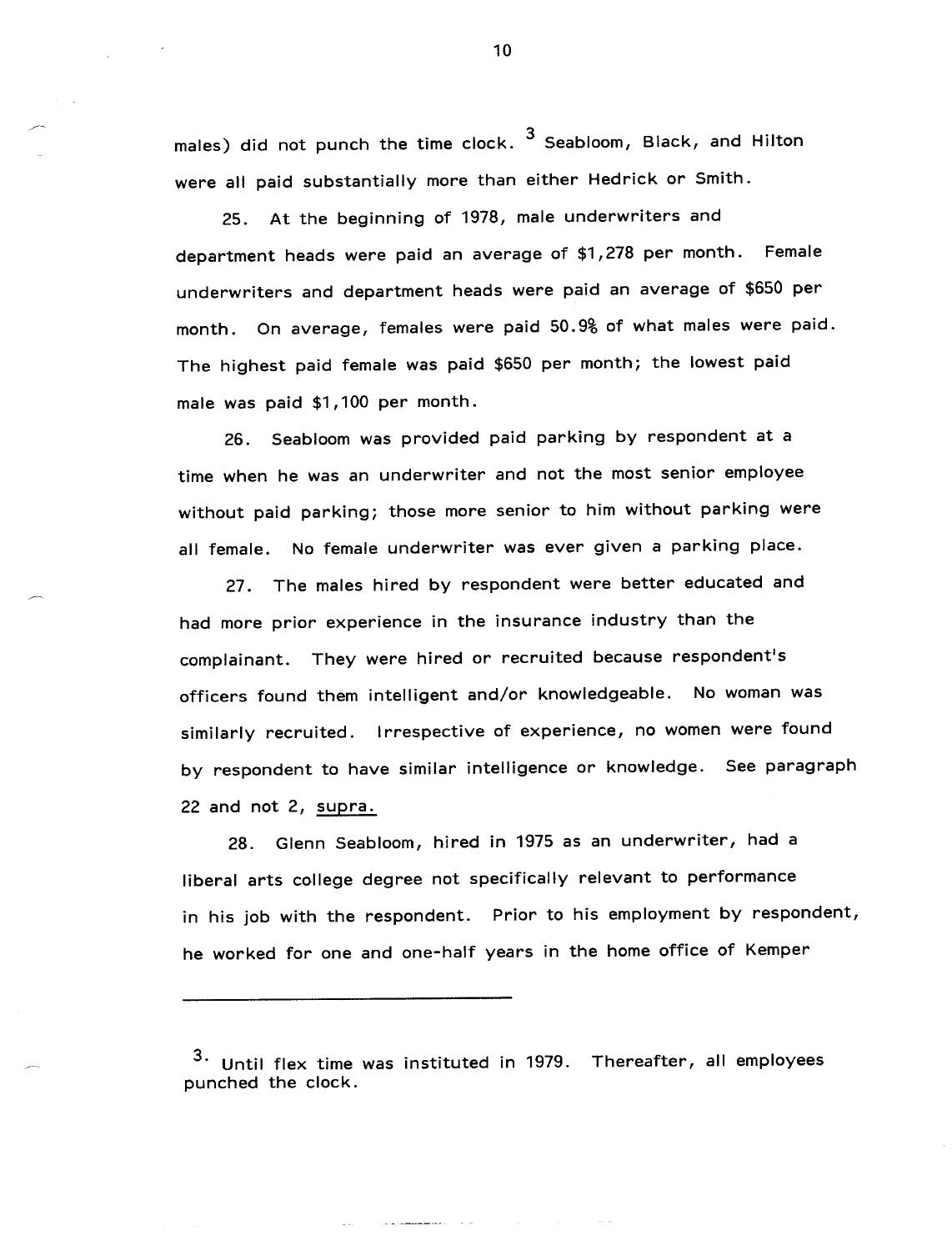nsurance Company handling personal lines insurance.<sup>4</sup> He did not handle casualty insurance at Kemper. While at Kemper, he participated in a four-week orientation course and three twelve-hour courses on issues in the insurance industry.

29. Seabloom was assigned by respondent to handle casualty insurance. His experience at Kemper was not specifically relevant to the work he performed for respondent. He learned to handle casualty insurance through on-the-job training while in respondent's employ, and was capable of handling these risks within four months of being hired.

30. As noted by Johe, a reasonably intelligent individual can learn to handle both personal lines and casualty insurance with proper training. Such training was provided to Seabloom.

31. Seabloom's job entailed evaluation of risks through collection of necessary information from the insurance agent, classification of the risk, and preliminary rating based upon manuals available for this purpose. According to Seabloom, the most difficult part of his job was proper classification of the risk. Once the risk was properly classified, the manual generally supplied the rates. Seabloom would then contact an insurance company known to write insurance for the particular kind of risk, and relay to that company's underwriter all the underwriting information and proposed pricing structure. According to Seabloom, the company's underwriter would

<sup>4.</sup> Notably, the same type of insurance handled by complainant when employed by respondent.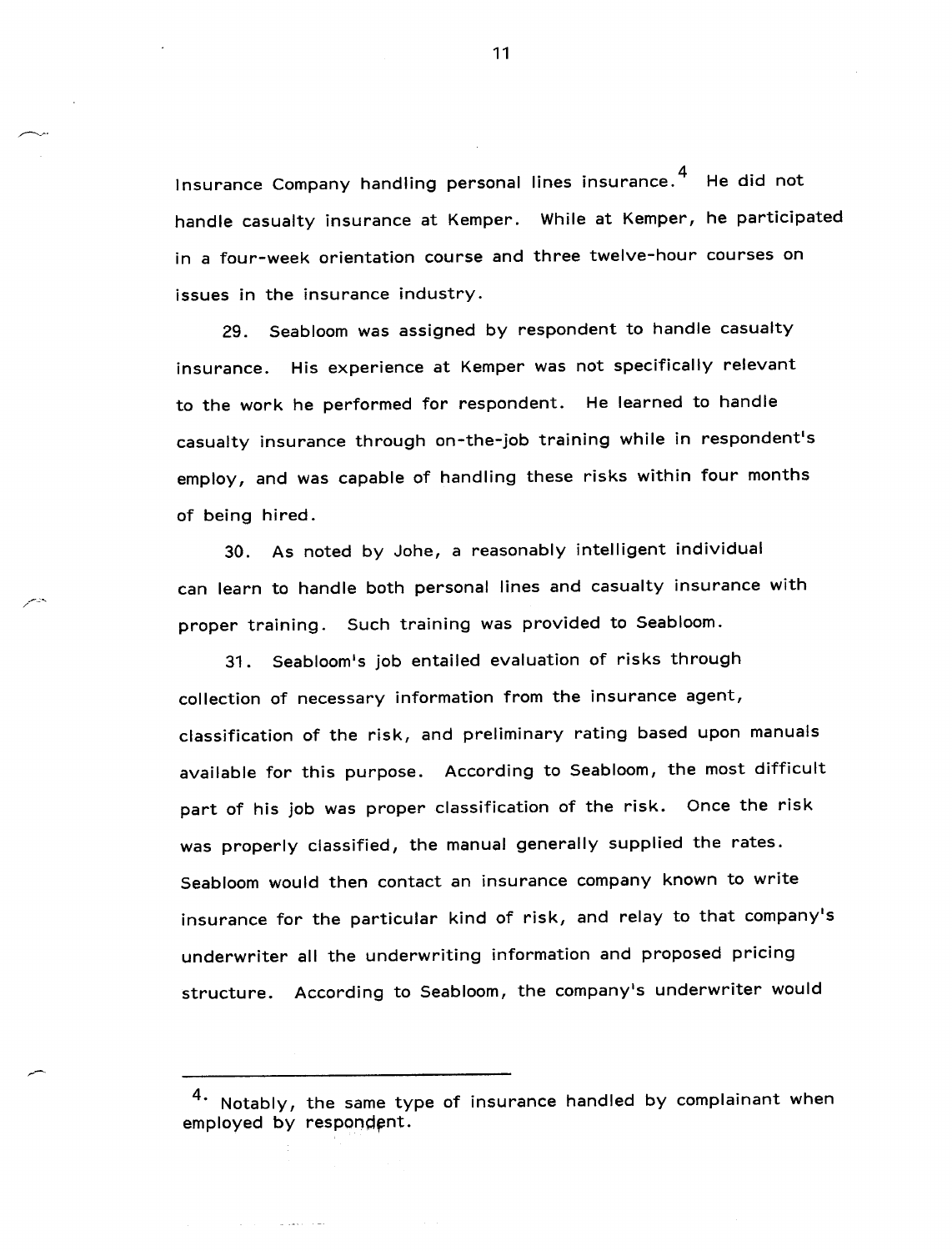then make the final determination regarding insurability of the risk, premium rating, and other terms of the insurance.

32. Seabloom wrote 20 to 30 policies a week, each with an average premium of approximately \$2,500 and an average risk of \$500,000. The total premiums generated by his work were between \$50,000 and \$75,000 per week; the total risk was between \$10,000,000 and \$15,000,000.

33. Pamela Preston handled primarily mobile home and motorcycle insurance as an underwriter. Her duties required her to collect the necessary information by examining the written application for which the information was supplied by an insurance agent, to determine whether the risk was insurable, and, if so, the applicable rate of insurance and the appropriate company to insure the risk. The rates were printed on the application form itself. She did not have to classify the risk or examine written manuals in order to determine rates. She did, however, have to deal with risks outside the usual policies upon occasion, in which case she would consult her supervisor, or would contact the insurance company's underwriter directly. Generally, she had to determine whether the risk fit the company guidelines. Once this determination was made, she had authority to bind the risk.

34. Preston processed an average of 300 to 400 applications for insurance per week. On mobile homes, the average risk was \$25,000 and the average premium was between \$200 to \$300. On motorcycles, the average premium was \$300 and the average liability limit was \$5,000. Mobile homes and motorcycles constituted about 90% of her work. She generated, on a weekly basis, between approximately \$60,000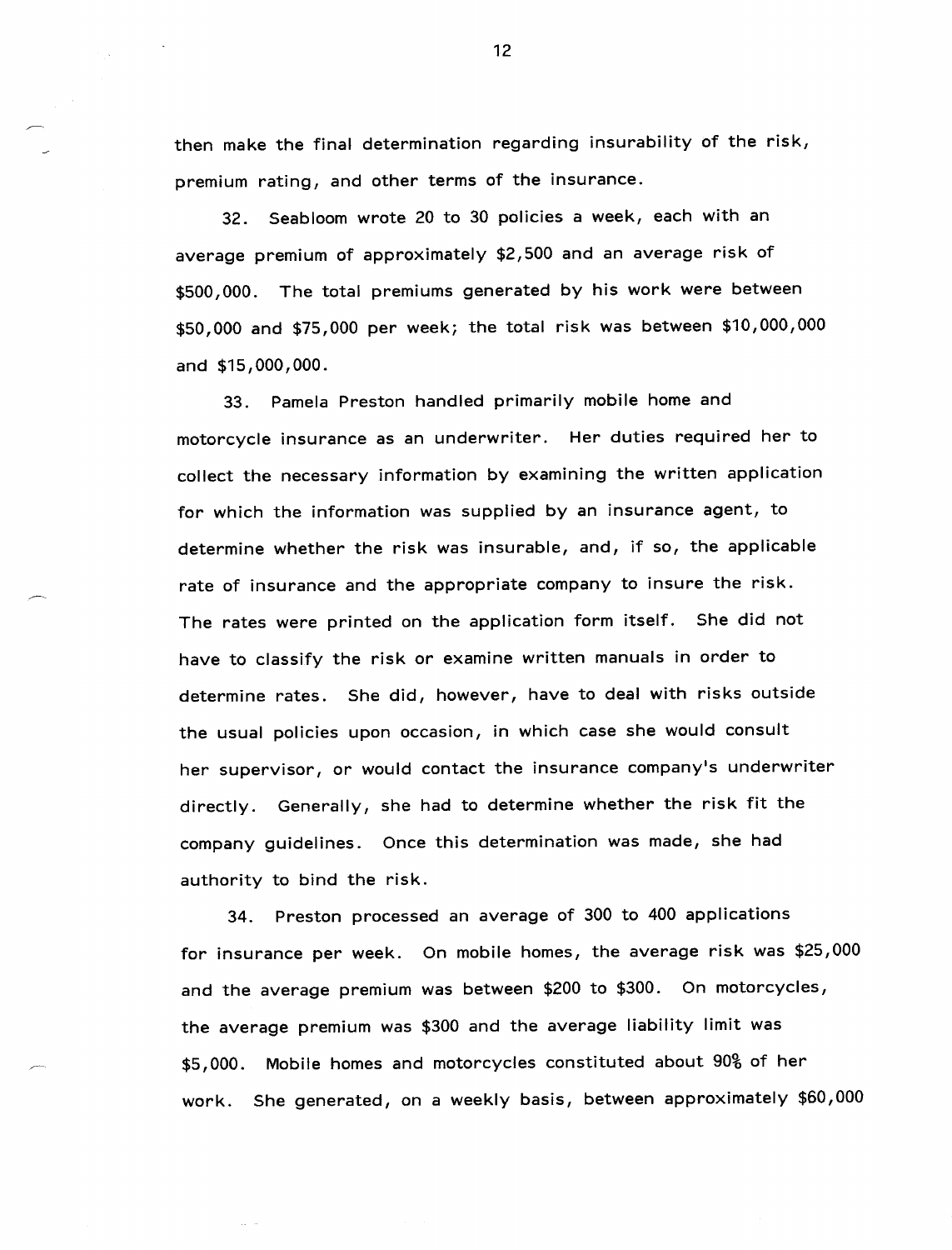to \$160,000 in premiums, and between \$150,000 and \$10,000,000 in risks.

35. Pamela Preston was never offered the opportunity to learn how to handle casualty insurance, nor was she offered training in order to do so.

36. The difference between the job performed by Seabloom and the job performed by Preston was a matter of degree, not of kind. The lines of insurance for which Seabloom was responsible were somewhat more complex, requiring specific analysis of information, and consultation with manuals. Both involved the same basic process: collection of information, evaluation of that information for insurability, rate and appropriate insurance company, and contact with the insurance company to finalize the contract. The complainant's job was generally equivalent to that of Seabloom with regard to the requisite skill, effort, responsibility, and working conditions, as well as with regard to benefit derived by the respondent.

37. Dan Dillard, Earle Dillard's son, was a high school graduate who worked from June 23, 1977, to February 28, 1978, for the respondent. He was never actually given responsibility for any particular line of insurance. He was trained in all department areas, including motorcycles and mobile homes. Other underwriters did not receive training in all departments. Unlike other employees, his payroll records reveal that his work hours were erratic. Based upon the testimony and record in this matter, we find that he worked as a trainee, and was not equivalent as an employee to the complainant.

38. At the time of complainant's termination on April 11, 1978, she was behind in her work. The following factors contributed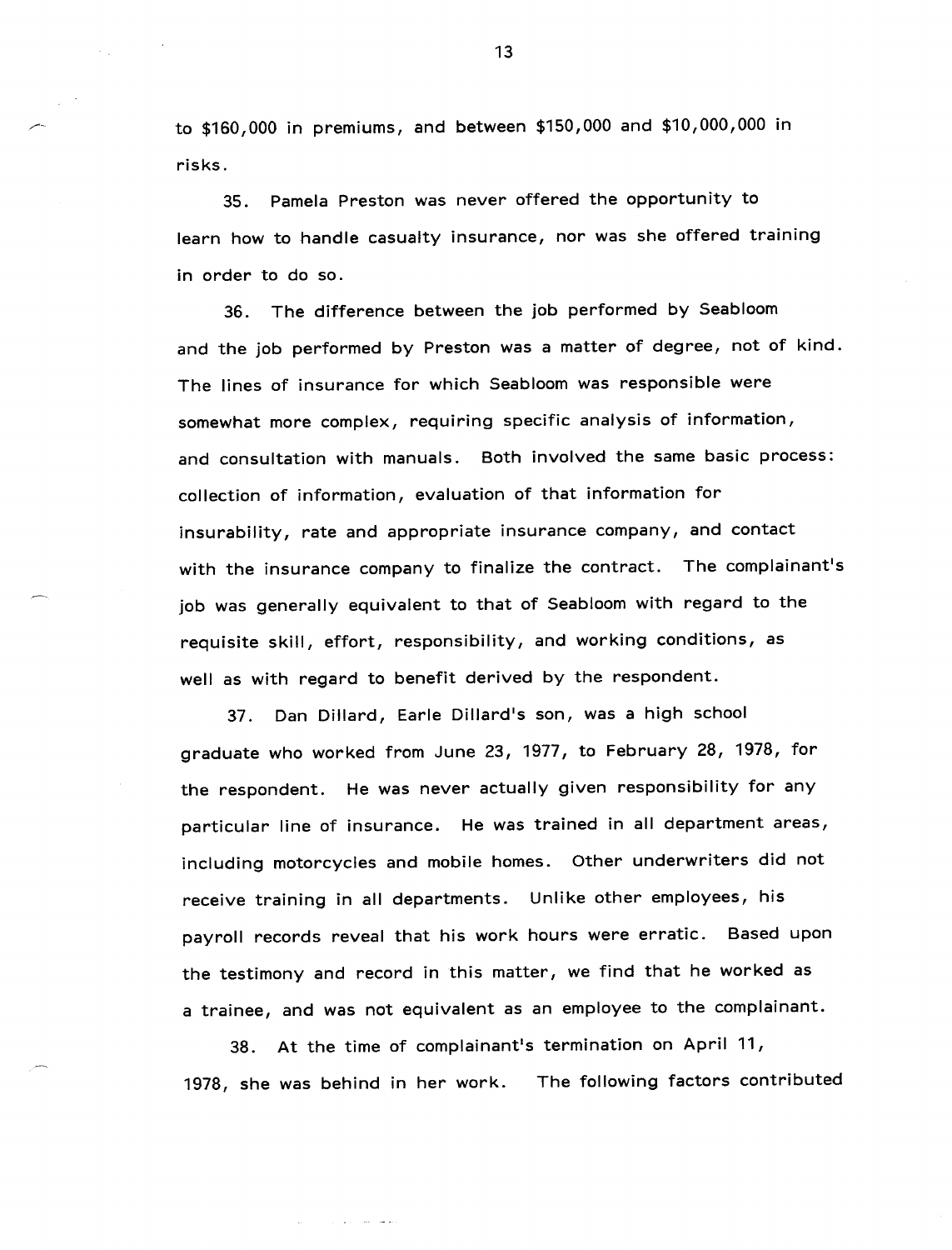to her falling behind: the policy typist was unavailable to do typing for the six weeks prior to the termination; and the complainant was sorting the mail daily.

39. Respondent indicated that the reasons for complainant's termination were that she was behind in her work; that she used the telephone for personal calls; and that complaints regarding delays were received from insurance agents. Respondent's witnesses indicated that all problems developed during her final two months of employment. This was concurrent with unavailability of both the typist and mail sorter.

40. Complainant received no written or verbal warnings regarding her job performance prior to this final period of employment. She may have received one verbal warning during the final period. Testimony of the witnesses was inconsistent with regard to when, and by whom, this warning was delivered. Preston denied receiving the warning.

41. Seabloomwas often behind in his work and used the telephone for personal calls. He was given warnings by management for these activities. He was not ever suspended or terminated as a result. In fact, it was common for employees to get behind in their work.

42. No evidence was introduced to show that any other female underwriter or supervisor was terminated during the time relevant to this complaint.

44. Pamela Preston was paid \$434 per month in 1976; \$500 per month in 1977; and \$550 per month in 1978 until she was discharged on April 11, 1978.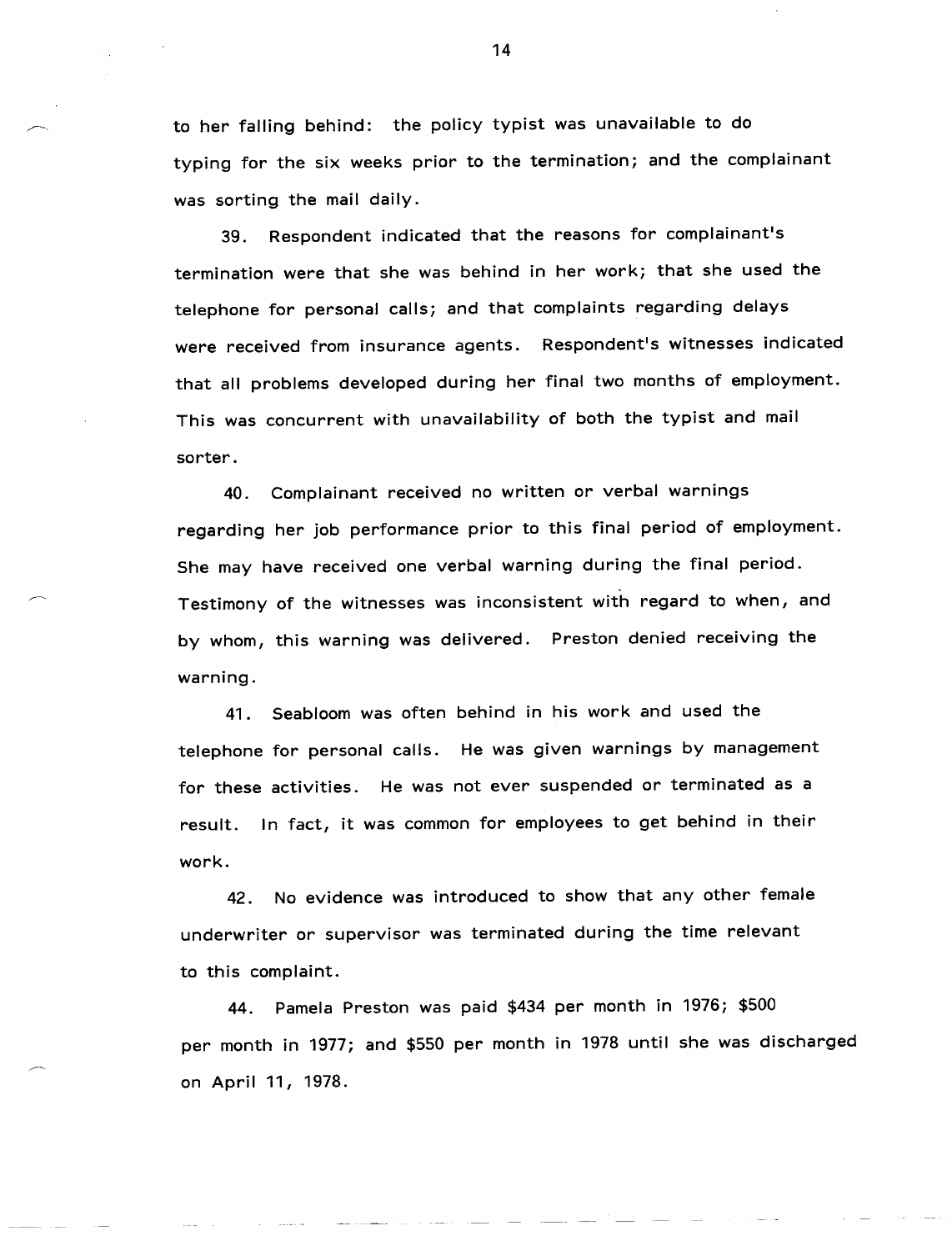45. Glen Seabloom was paid \$900 per month in 1976; \$500 per month in 1977; and \$550 per month in 1978 until she was discharged on April 11, 1978.

46. Preston earned a total of \$15,444 in the period after her termination and prior to the commencement of the public hearing. She made reasonable efforts to mitigate her damages at all times subsequent to her discharge.

47. The complainant suffered significant mental and emotional trauma as the result of the disparate treatment accorded to her by respondent because she is female.

IV. CONCLUSIONS OF LAW

1. At all times referred to herein the respondent, Bloss and Dillard, Inc., is and has been an employer within the meaning of Section 3(e), Article 11, Chapter 5 of the Code of West Virginia.

2. At all times referred to herein, the complainant, Pamela Preston, is and has been a citizen and resident of the State of West Virginia, and is a person within the meaning of Section 3(a), Article 11, Chapter 5 of the Code of West Virginia.

3. On or about May 17, 1978, Pamela Preston, a woman, filed two verified complaints properly alleging that respondent had engaged in one or more unlawful discriminatory practices within the meaning of Section 9, Article 11, Chapter 5 of the Code of West Virginia.

4. Said complaints were timely filed within 90 days of an alleged act of discrimination.

5. The West Virginia Human Rights Commission has jurisdiction over the parties and subject matter of this action pursuant to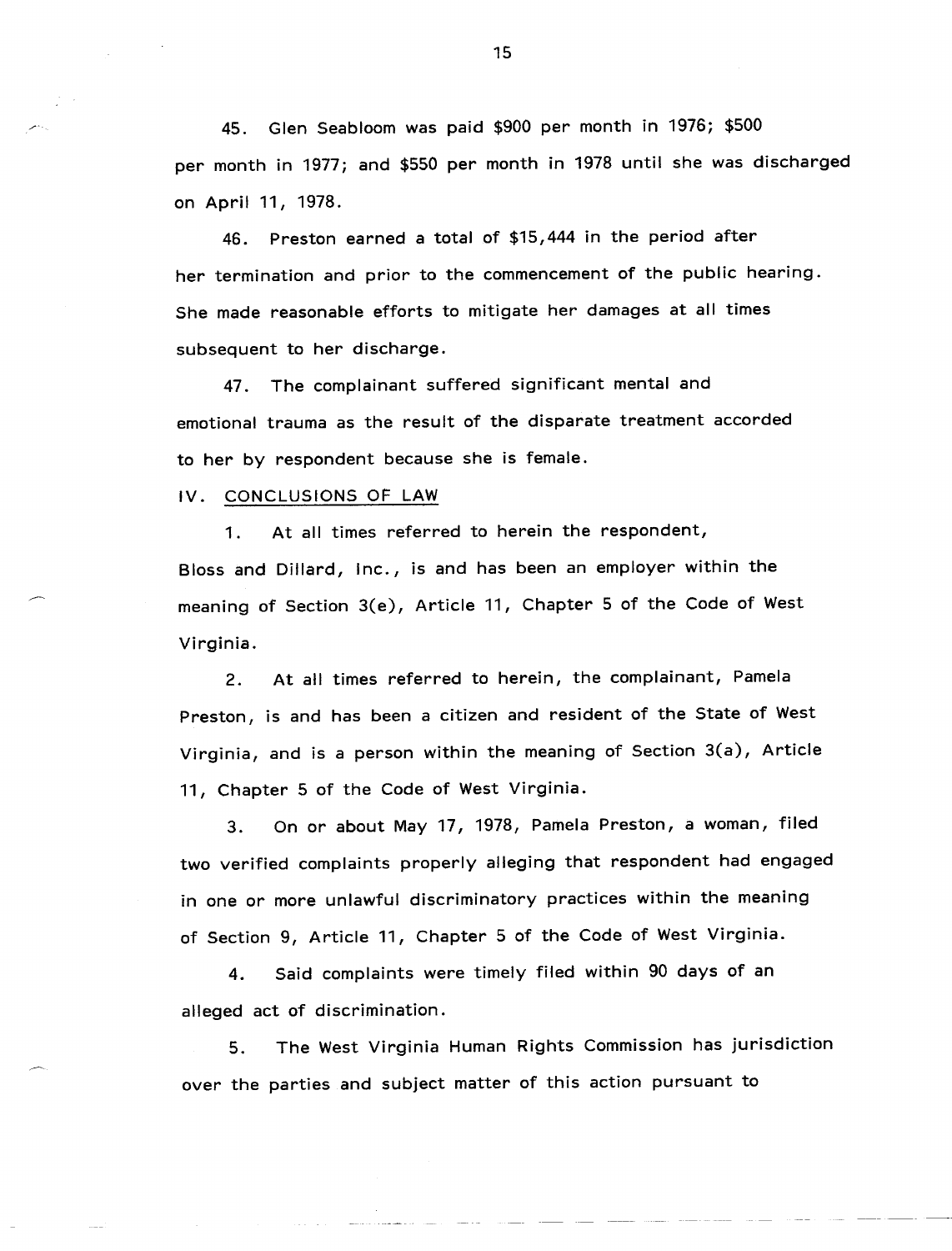Sections 8, 9, and 10, Article 11, Chapter 5 of the Code of West Virginia.

6. The West Virginia Human Rights Commission found that there was probable cause to believe that the respondent had discriminated against the complainant on the basis of sex in the terms and conditions of her employment.

7. The West Virginia Human Rights Commission found that there was not probable cause to believe that the respondent had discharged the complainant in retaliation for her assertion of rights under the Human Rights Act.

8. A finding of no probable cause which is not appealed is a final determination on a complaint and bars reconsideration of the complainant's termination was due to illegal reprisal was fully and finally adjudicated by the letter of determination finding no probable cause to believe that the Act had been violated.

9. A complaint alleging discriminatory employment practices encompasses a charge of continuing discrimination, including discharge, if the discharge was the result of discrimination in terms and conditions of employment, and not the result of illegal retaliation.

10. To prevail in her claim that she was discriminated against on the basis of sex, the complainant must prove by a preponderance of the evidence that her sex was a factor in employment decisions affecting her. For the complainant to prevail sex need not be the sole factor, but must be a contributing factor, in respondent's decisions regarding any terms and conditions of employment including wages and discharge. Evidence of an overall pattern of discrimination

للمتفاعل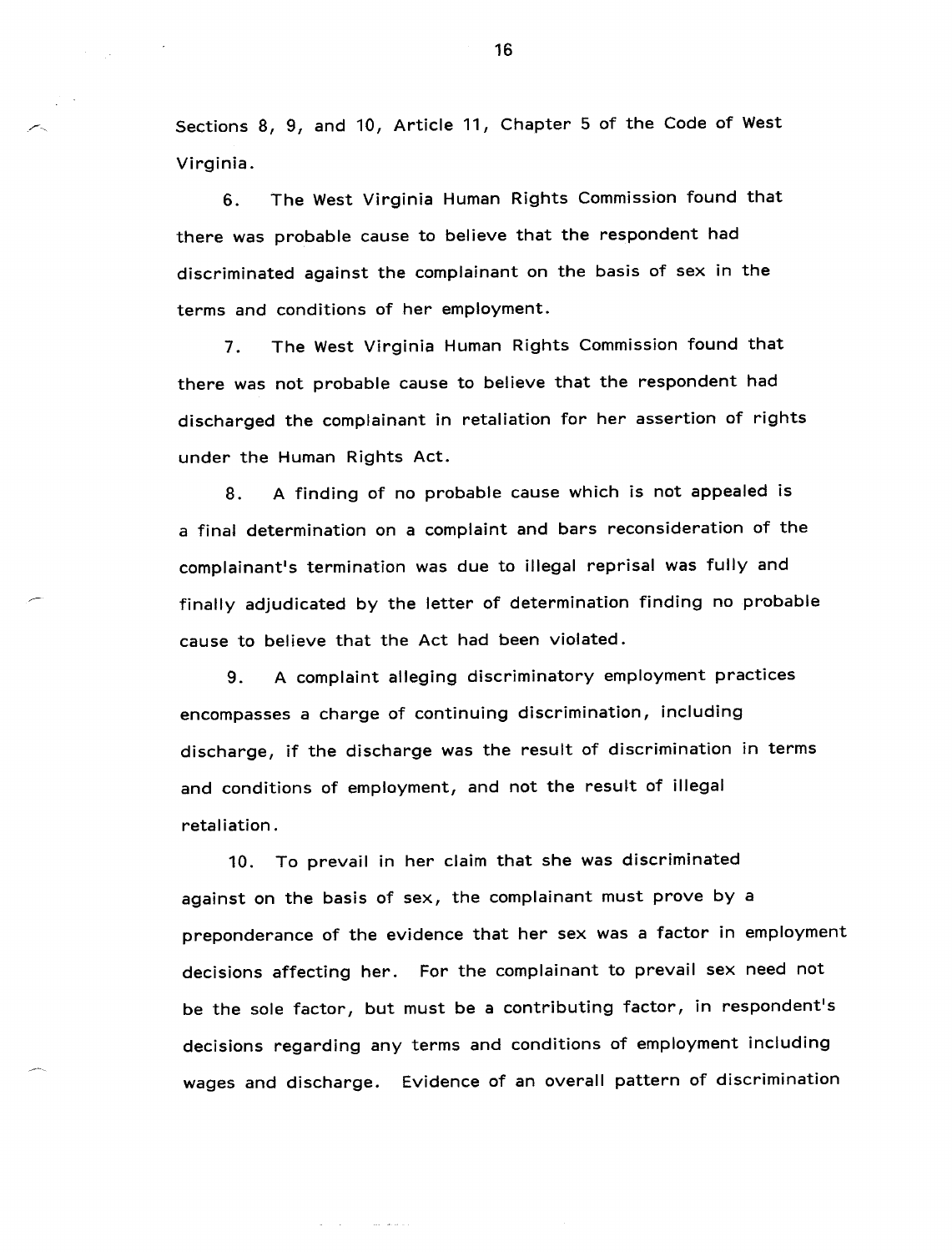is relevant to an individual claim of discriminatroy disparate treatment and may be considered in assessing whether a complainant has met her ultimate burden of proof.

11. Complainant has shown, by a preponderance of the evidence, that she was discriminated against on the basis of sex in the terms and conditions of her employment. She was not given equivalent opportunities to those provided to male employees while performing work of an equivalent nature, and she was treated in a manner not comparable to the males with regard to wages and benefits. We base these conclusions upon the following considerations. Both the testimony of Elaine Combs and an analysis of workforce data fully corroborate the complainant's position that male and female underwriters were treated as different classes of employees by respondent.<sup>5</sup> Men were considered trusted, salaried employees; women

were considered hourly clerical employees, even when their responsibilities were unquestionable comparable to those of the men. When men replaced women to perform the same job functions, they were called department heads, paid substantially more, given parking

<sup>5.</sup> The Hearing Examiner found the testimony of Elaine Combs extremely credible, and highly corroborative of the testimony of the complainant herself regarding the attitude toward, and treatment of, women by the respondent. While it is true that Elaine Combs did not work for the respondent at the same time as the complainant, it is nevertheless true that her testimony indicated that the respondent's organization allowed a latitude to men, and gave allowances to men, that were not offered to women, including those women who had demonstrated an ability to perform equally to the men. THis pervasive atmosphere of discrimination was in fact also corroborated by teh demeanor of Glenn Seabloom bnd by Johe and Dillard, who failed to give appropriate credit to the work performed by female employees.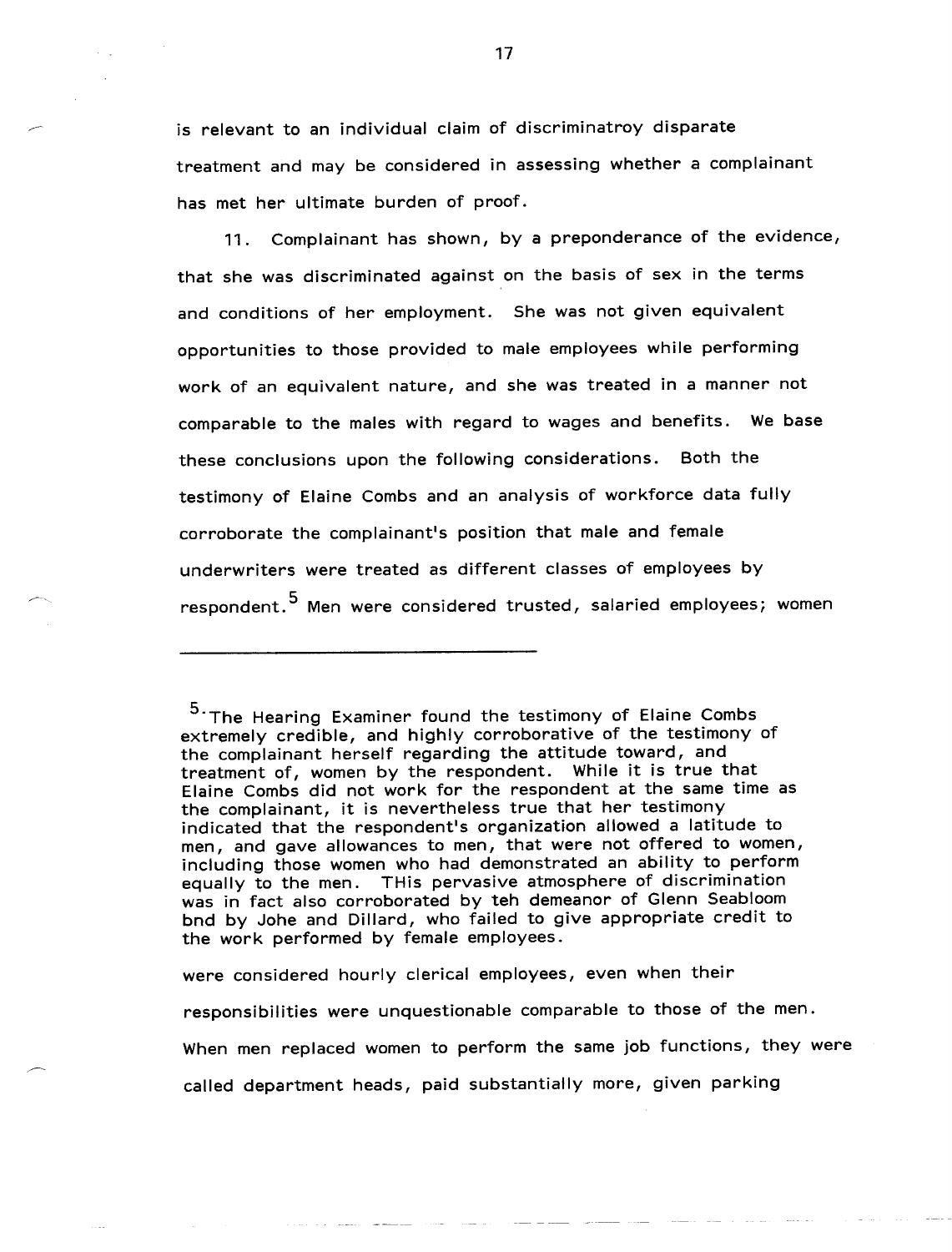places, and ot required to punch the time clock. No evidence of prior education or job experience can justify this disparity of treatment based upon sex. Men were regarded as trained, and trainable. As a result, the men were given more opportunities to be trained, both off and on teh job, than women. Seabloom, after one and onehalf years of experience as an underwriter in personal liens, was seen as vastly more experienced than any of the respondent's female employees, including the complainant, with equivalent experience. Women employees sorted mail; males did not. Men were allowed latitude in their work hours; women were not. The complainant performed the underwriter's function on certain specific lines of insurance. On a weekly basis, she generated approximately \$60,000 to \$160,000 in premiums, insuring risks totalling \$1,500,000 to \$10,0000,000. Glenn Seabloom performed similar functions on somewhat more complex lines of insurance; he generated approximately \$50,000 to \$75,000 in premiums for total risks of \$10,000,000 to \$15,000,000. According to Seabloom's own testimony, although he was required to perform somewhat more complex tasks that the complainant, he learned to do these tasks within four months of being hired. Seabloom was trained by respondent to handle the lines of insurance he was assigned; he did not bring to his employment a significant amount of training relevant to his specific job functions. We have found that Pamela Preston performed substantially equal work to that performed by Glenn Seabloom with regard to requisite skill, effort and responsibility but was not paid substantially equal wages.  $6$  Given the totality of the evidence, we conclude that the complainant has met her burden of proof to show that sex was a factor in the terms and conditions of employment, including wages, offered to her by respondent.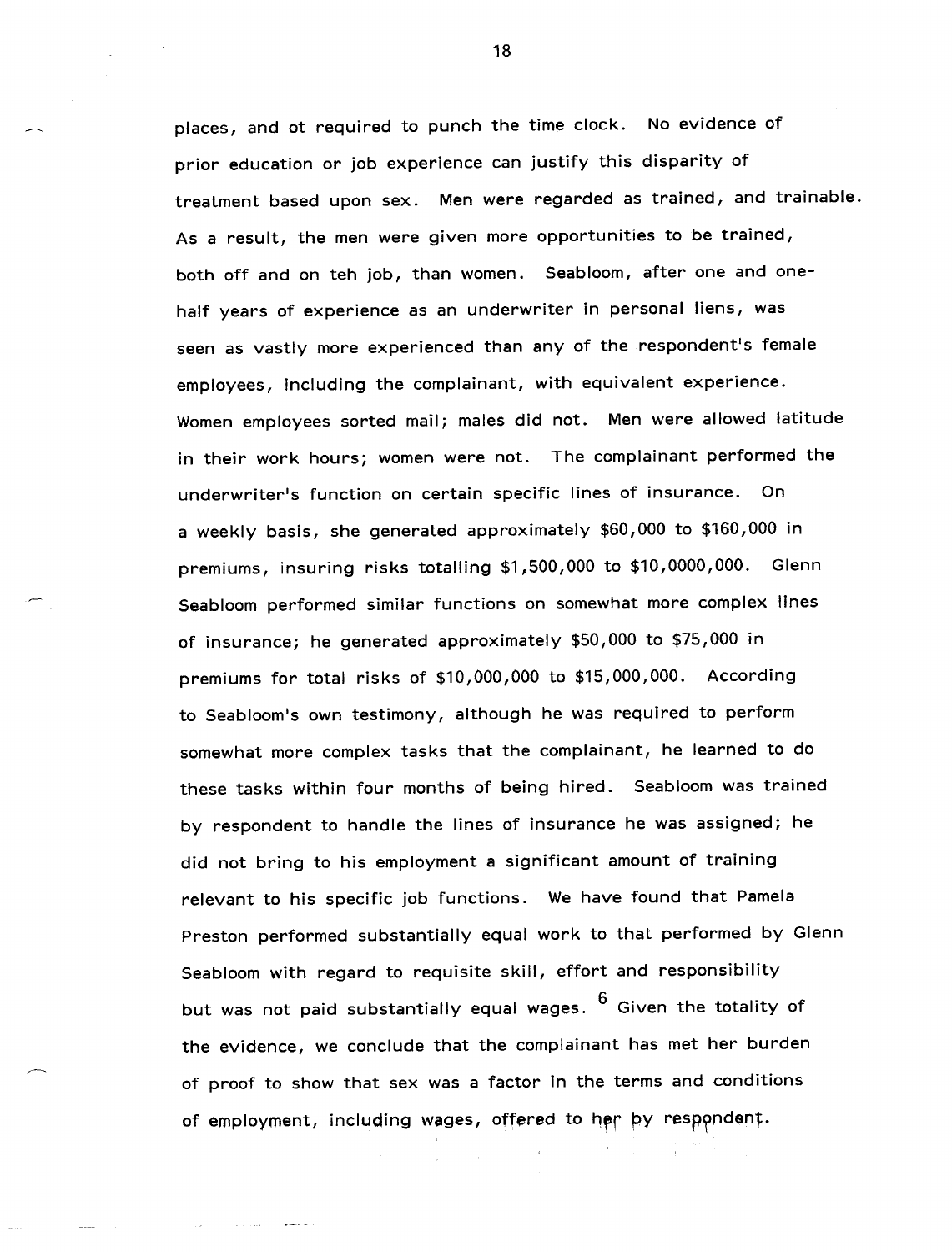Complainant Pamela Preston has failed to show that her  $12.$ discharge was the result of illegal discrimination based upon sex. A complainant may prove a prima facie case of discriminatory discharge inferentially or through the presentation of direct evidence of discrimination or through a combination of evidence. The complainant presented no direct evidence that she was terminated because she was a woman.

As noted in McDonnell-Douglas v. Green, 411 U.S. 273 (1976), the Supreme Court has held specifically that its prima facie formulation will not neatly apply to every case of alleged employment discrimination, but must be adopted to the facts at issue, n. 13.

The principal modification of McDonnell Douglas, in the discharge context, pertains to the prima facie case. In order to establish a prima facie case, the complainant must meet the initial burden of proving that she is a member of a protected class, that she was discharged, and produce evidence of disparate treatment from which the

trier of fact may infer a causal connection between the basis and the Texas Dept. of Community Affairs v. Burdine, 450  $U.S.$ discharge. 248 (1973); Green v. Armstrong Rubber Co., 612 F.2d 967 (5th Cir. 1980. EEOC v. Murphy Motor Freight Lines, Inc., 488 F. Supp.381 (D. Minn. 1980).

<sup>6.</sup> Respondent's attorney cites two cases as authority that the complainant's case should fail. Orr v. Frank R. MacNeil & Son, Inc., 511 F.2d 166 (1975); Cupples v. Transport Insurance Co., 371 F. Supp. 146 (1974). Both cases are distinguishable on their facts from this matter. Most particularly, in both the employers had treated women equivalently to men in the past, and in both the employers made a showing that salary and other differentiation was not based upon sex-related factors.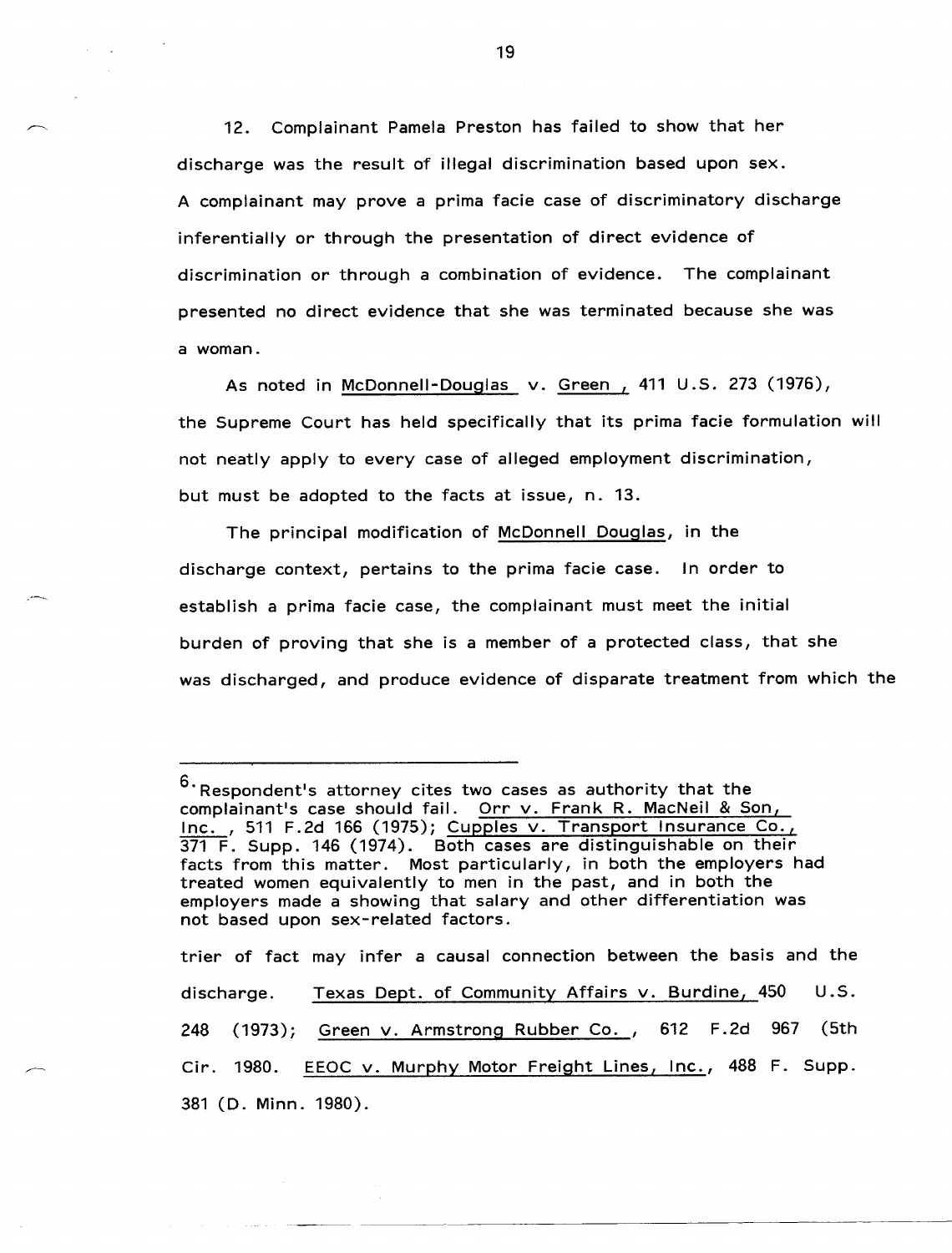discharge case, the evidence necessary to establish  $In$ the inference of a causal connection between the protected status an and the discharge will vary depending on the circumstances of the Schlei & Grossman, Employment Discrimination 2nd Ed. discharge. inferential proof of discriminatory the instant action, 1983.  $In$ discharge would require that the complainant show that she was a member of a protected class; that she was qualified to perform her job, and did perform the job adequately; that she was terminated, and that the job held open to others who had similar qualifications. Assuming **was** that the complainant met her initial burden regarding her qualifications and job performance (a matter hotly contested by the respondent), complainant has nevertheless introduced no evidence that the position question was held open after her termination. Nor has she in introduced any evidence to show that respondent tended to discriminate by terminating women. The complainant has therefore failed to sustain her initial or ultimate burden of proof regarding her discharge.<sup>7</sup>

In addition thereto, the Complainant is entitled to a sum  $15.$ 

in the amount of \$2,000.00, representing payment for the pain, suffering,

 $7$  As noted above, the complainant filed a complaint alleging that her discharge was the result of illegal reprisal due to her assertion of her rights under the West Virginia Human Rights Act. The Commission dismissed this complaint, finding no probable cause to believe that the Act had been violated. Apparently, no administrative appeal was taken from this decision. In fact, looking at the evidence as a whole, the complainant might have been able to sustain this charge, while she could not sustain a general charge of discriminatory discharge. The Executive Director might in the future consider including reprisal charges as part of general complaints of discrimination where the disciplinary action is taken within the same period of time as the other acts alleged. Failure to follow this procedure results in the separate adjudication of related claims, to the possible detriment of the parties.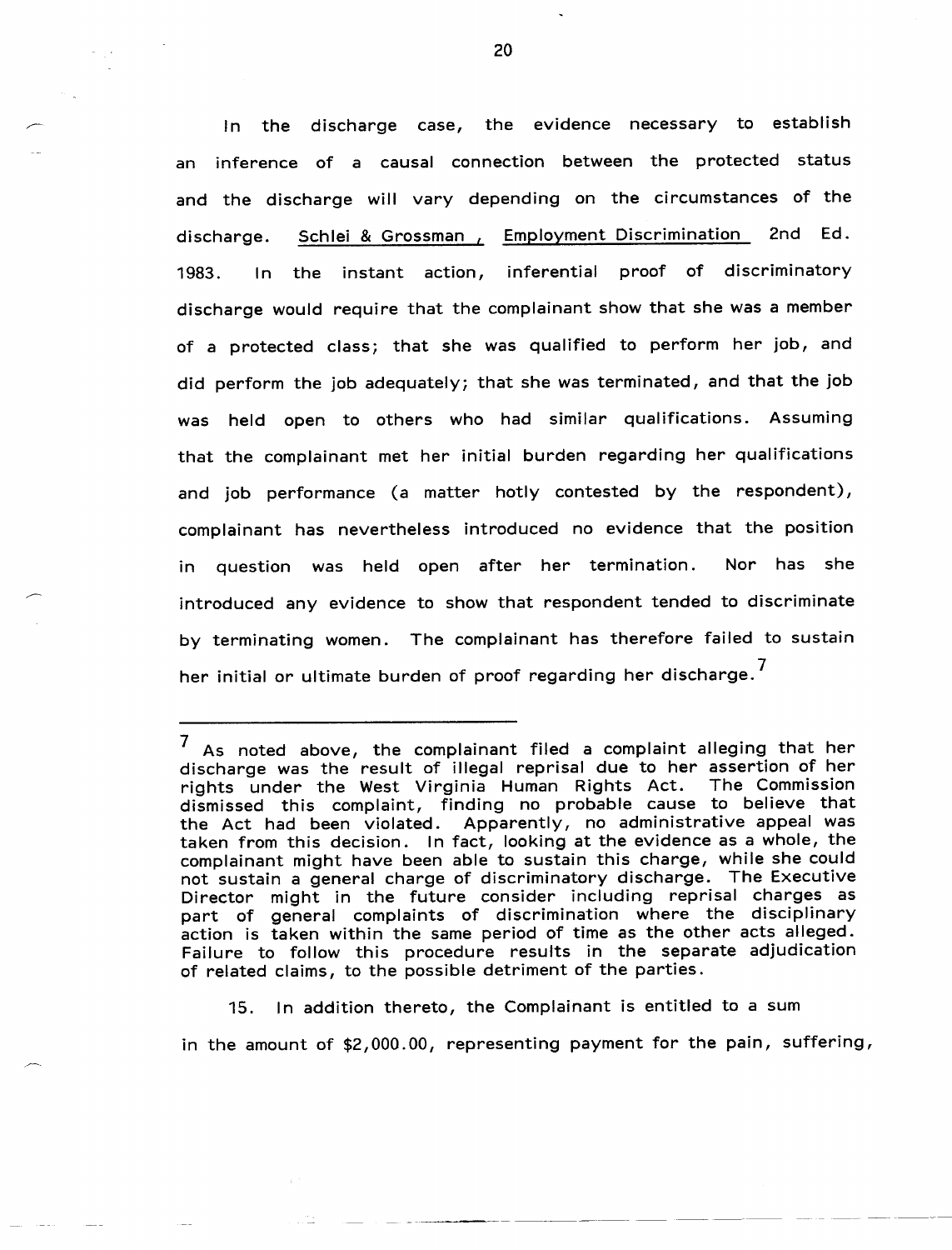humiliation, and embarrassment that she has suffered as a result of the discriminatory conduct of the Respondent.

16. The Complainant is further entitled to recover attorney's fees and costs. The Respondent shall pay unto Complainant's attorneys, Henderson & Henderson, attorney's fees and costs. Administrative Rules and Regulations of the West Virginia Human Rights Commission, 9.02 (b) (1), Curey v. New York Gas Light Club, Inc. 447 U.S. 54 (1980). Total amount of said fees is \$6,085.00 and attendant costs are \$250.00 incurred by Complainant's counsel. These calculations are derived from counsel for Complainant's affidavid (Attachment A) commencing with the date of his employment in this matter, not withstanding Respondent's objections thereto (Attachment B). The factors the Commission considered on these issues were as follows: 1) this was a unique case which established a rule of law beneficial to future litigants; 2) Complainant's fees are consistent with fees earned by other attorneys in this community; Complainant's attorneys had sufficient experience and expertise to warrant the fee awarded; and the costs incurred by Complainant's attorney were reasonably based. Farley v. Zapata Coal Corporation, 281 S.E. 2d 238 (1981); Johnson v. Georgia Highway Express, *Inc.*, 488 F.2d 714 (5th Cir. 1974).

V. ORDER

Therefore, pursuant to the foregoing Findings of Fact and Conclusions of Law, it is hereby ORDERED as follows:

1. The Respondent is hereby permanently ordered to Cease and Desist from engaging in employment practices that discriminate against persons on account of their sex.